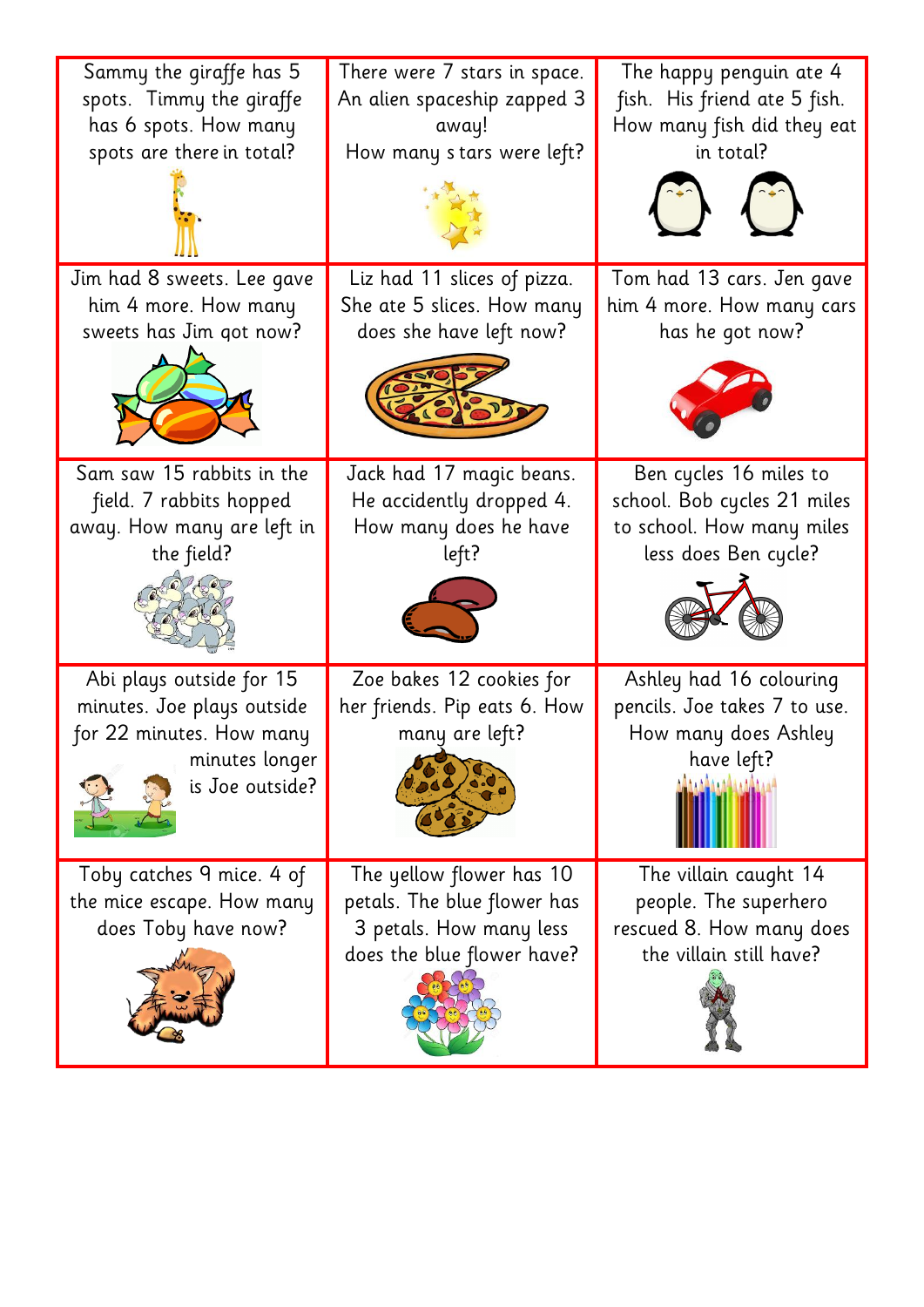| Sammy the giraffe has 16<br>spots. Timmy the giraffe<br>has 9 spots. How many<br>spots are there in total?              | There were 21 stars in<br>space. An alien spaceship<br>zapped 6 away!<br>How many stars were left?               | The happy penguin ate 19<br>fish. His friend ate 5 fish.<br>How many fish did they eat<br>in total?        |
|-------------------------------------------------------------------------------------------------------------------------|------------------------------------------------------------------------------------------------------------------|------------------------------------------------------------------------------------------------------------|
|                                                                                                                         |                                                                                                                  |                                                                                                            |
| Jim had 22 sweets. Lee<br>gave him 8 more. How<br>many sweets has Jim got                                               | Liz had 19 slices of pizza.<br>She ate 7 slices. How many<br>does she have left now?                             | Tom had 16 cars. Jen gave<br>him 8 more. How many cars<br>has he got now?                                  |
|                                                                                                                         |                                                                                                                  |                                                                                                            |
| Sam saw 11 rabbits in the<br>field. 7 rabbits hopped<br>away. How many are left in<br>the field?                        | Jack had 17 magic beans.<br>He accidently dropped 8.<br>How many does he have<br>left?                           | Ben cycles 16 miles to<br>school. Bob cycles 21 miles<br>to school. How many miles<br>less does Ben cycle? |
| Abi plays outside for 15<br>minutes. Joe plays outside<br>for 22 minutes. How many<br>minutes longer<br>is Joe outside? | Zoe bakes 24 cookies for<br>her friends. Pip eats 6. How<br>many are left?                                       | Ashley had 16 colouring<br>pencils. Joe takes 7 to use.<br>How many does Ashley<br>have left?              |
| Toby catches 13 mice. 7 of<br>the mice escape. How many<br>does Toby have now?                                          | The yellow flower has 10<br>petals. The blue flower has<br>3 petals. How many less<br>does the blue flower have? | The villain caught 14<br>people. The superhero<br>rescued 8. How many does<br>the villain still have?      |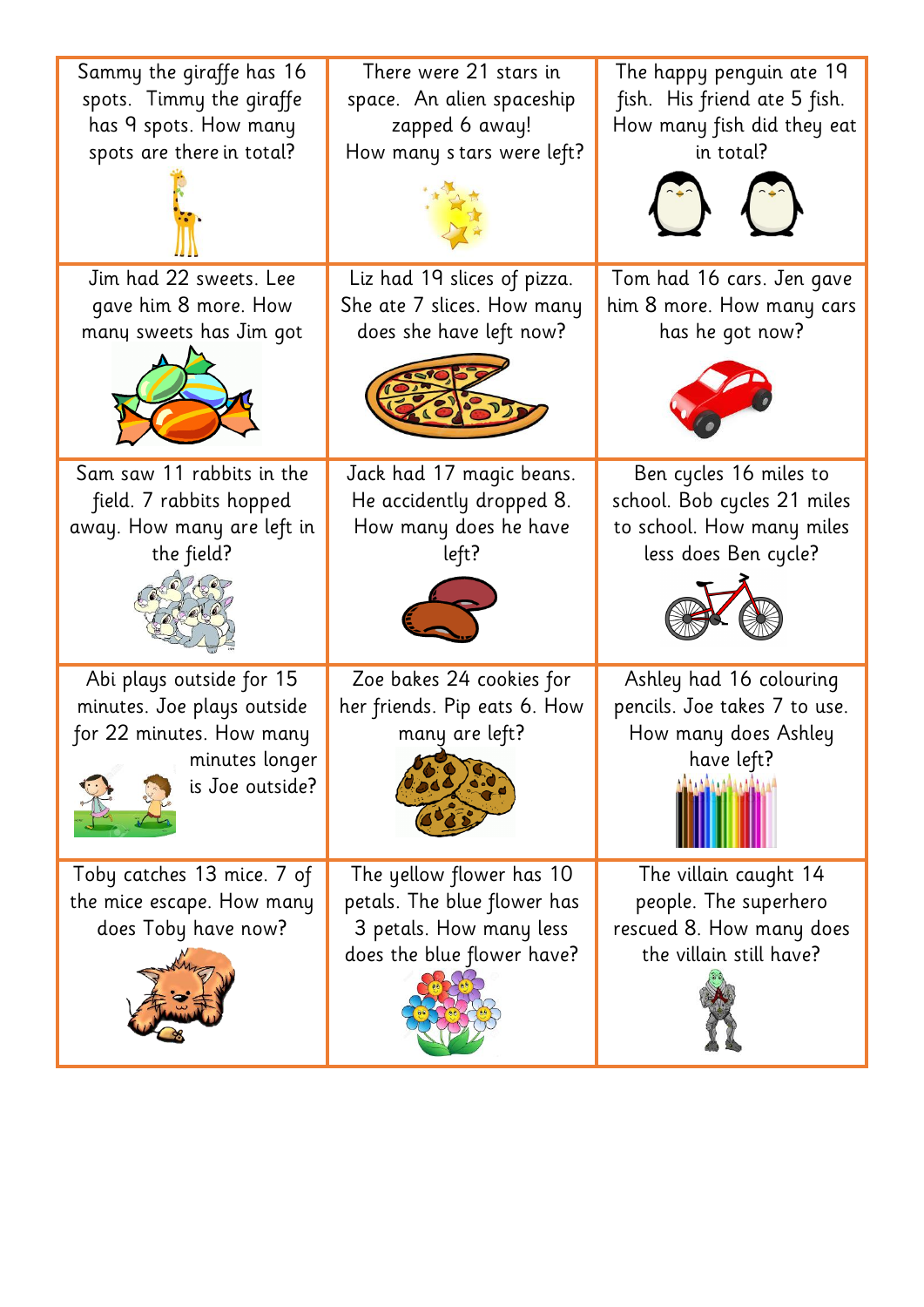| Sammy the giraffe has 26<br>spots. Timmy the giraffe | There were 32 stars in<br>space. An alien spaceship | The happy penguin ate 21<br>fish. His friend ate 25 fish. |
|------------------------------------------------------|-----------------------------------------------------|-----------------------------------------------------------|
| has 13 spots. How many                               | zapped 18 away!                                     | How many fish did they eat                                |
| spots are there in total?                            | How many stars were left?                           | in total?                                                 |
|                                                      |                                                     |                                                           |
| Jim had 22 sweets. Lee                               | Liz had 19 slices of pizza.                         | Tom had 26 cars. Jen gave                                 |
| gave him 16 more. How                                | She ate 7 slices. How many                          | him 9 more. How many cars                                 |
| many sweets has Jim got                              | does she have left now?                             | has he got now?                                           |
|                                                      |                                                     |                                                           |
| Sam saw 24 rabbits in the                            | Jack had 17 magic beans.                            | Ben cycles 16 miles to                                    |
| field. 7 rabbits hopped                              | He accidently dropped 8.                            | school. Bob cycles 21 miles                               |
| away. How many are left in                           | How many does he have                               | to school. How many miles                                 |
| the field?                                           | left?                                               | less does Ben cycle?                                      |
|                                                      |                                                     |                                                           |
| Abi plays outside for 15                             | Zoe bakes 24 cookies for                            | Ashley had 16 colouring                                   |
| minutes. Joe plays outside                           | her friends. Pip eats 9. How                        | pencils. Joe takes 6 to use.                              |
| for 22 minutes. How many                             | many are left?                                      | How many does Ashley                                      |
| minutes longer<br>is Joe outside?                    |                                                     | have left?                                                |
| Toby catches 13 mice. 7 of                           | The yellow flower has 20                            | The villain caught 14                                     |
| the mice escape. How many                            | petals. The blue flower has                         | people. The superhero                                     |
| does Toby have now?                                  | 13 petals. How many less                            | rescued 8. How many does                                  |
|                                                      | does the blue flower have?                          | the villain still have?                                   |